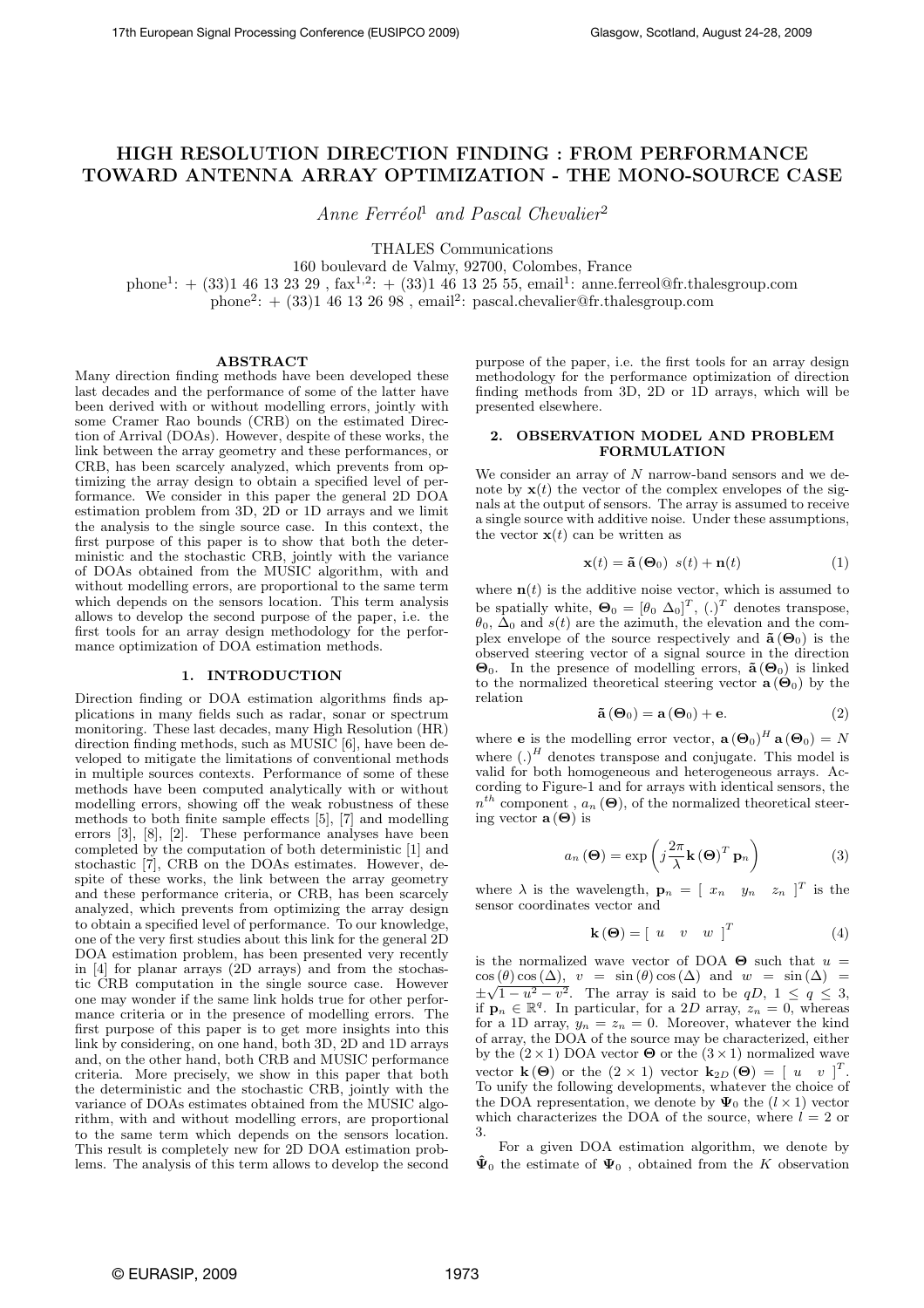vectors  $[\mathbf{x}(t_1), \cdots, \mathbf{x}(t_K)]$  and we denote by  $\Delta \Psi_0 =$  $\hat{\Psi}_0 - \Psi_0$  the estimation error. The random vector  $\Delta \Psi_0$  is non zero due to both the finite sample effect  $(K < +\infty)$ and the presence of modelling error  $(\mathbf{e} \neq \mathbf{0})$ , which are both considered in this paper. The accuracy of the DOA estimate is characterized by the Mean Square Error (MSE) matrix  $\mathbf{MS}_{\Psi_0} = \mathbb{E}[\Delta \Psi_0(\Delta \Psi_0)^T]$  where  $\mathbb{E}[.]$  denotes the expectation operation. This matrix is derived in section 4 for the MUSIC algorithm, with and without modelling errors and is lower bounded, for an unbiased estimate  $\hat{\Psi}_{0}$  of  $\Psi_{0}$  in absence of modelling error ( $\mathbf{e} = 0$ ), by the CRB derived in section 3.



Figure 1: Source wave-vector  $\mathbf{k}(\Theta)$  of direction  $\Theta$  impinging the  $n-th$  sensor located at  $\mathbf{p}_n = \begin{bmatrix} x_n & y_n & z_n \end{bmatrix}^T$ .

## 3. STOCHASTIC AND DETERMINISTIC CRAMER RAO BOUNDS

We denote by  $\mathbf{\Omega}_0 = [\mathbf{\Psi}_0^T \ \beta_0^T]^T$  the vector of the unknown parameters in the observations, where the vector  $\beta_0$  depends on the assumptions which are made on both the source and the noise (see the following sub-sections for the stochastic and deterministic models). Then, if  $\hat{\Omega}_0$ is an unbiased estimate of  $\Omega_0$  obtained from the observation vectors  $\begin{bmatrix} \mathbf{x}(t_1) & \cdots & \mathbf{x}(t_K) \end{bmatrix}$ , the covariance matrix  $\mathbf{C}_{\mathbf{\Omega}_0} = \mathbb{E}[\left(\mathbb{E}[\hat{\mathbf{\Omega}}_0] - \hat{\mathbf{\Omega}}_0\right) (\mathbb{E}[\hat{\mathbf{\Omega}}_0] - \hat{\mathbf{\Omega}}_0)^T]$  also corresponds to the MSE matrix  $\overrightarrow{MS}_{\Omega_0}$  of the vector  $\Omega_0$ . Under these assumptions, in the absence of modelling errors ( $e = 0$ ),  $\mathbf{C}_{\mathbf{\Omega}_0} = \mathbf{MS}_{\mathbf{\Omega}_0}$  is lower-bounded by the CRB of the vector  $\mathbf{\Omega}_0$ , denoted by  $\mathbf{CRB}(\mathbf{\Omega_0})$  as

$$
\mathbf{C}_{\Omega_0} \geqslant \mathbf{CRB}(\Omega_0) = \mathbf{FIM}(\Omega_0)^{-1} \tag{5}
$$

where  $\text{FIM}(\Omega_0)$  is the so-called Fisher Information Matrix of the vector  $\Omega_0$ , whose  $ij^{th}$  element is

$$
\mathbf{FIM}\left(\mathbf{\Omega}_{0}\right)(i,j) = -\mathbb{E}\left[\frac{\partial^{2} J_{ML}\left(\mathbf{\Omega}_{0}\right)}{\partial \mathbf{\Omega}_{0}\left(i\right)\partial \mathbf{\Omega}_{0}\left(j\right)}\right]
$$
(6)

where  $\partial^i$  denotes the partial  $i^{th}$  derivative,  $\Omega_0(i)$  is the  $i^{th}$ component of  $\Omega_0$  and  $J_{ML}(\Omega_0)$  is the following Maximum-Likelihood(ML) criterion

$$
J_{ML}(\mathbf{\Omega}) = \log (p(\mathbf{x}(t_1), ..., \mathbf{x}(t_K)|\mathbf{\Omega}_0))
$$
 (7)

where  $p(\mathbf{x}(t_1), \cdots, \mathbf{x}(t_K) | \mathbf{\Omega}_0)$  is the joint probability density function of  $\left[\begin{array}{ccc} \mathbf{x}(t_1), & \cdots, \mathbf{x}(t_K) \end{array}\right]$  conditionally to the vector  $\Omega_0$ . We then deduce from the previous results that

 $\mathbf{C}_{\Psi_0} = \mathbf{MS}_{\Psi_0}$  is lower-bounded by the CRB of the vector  $\Psi_0$ , denoted by  $\text{CRB}(\Psi_0)$  and obtain

$$
\mathbf{C}_{\Psi_0} \geqslant \mathbf{CRB}(\Psi_0)
$$

where  $\text{CRB}(\Psi_0)$  is the  $(l \times l)$  submatrix of  $\text{CRB}(\Omega_0)$  associated with the sub-vector  $\Psi_0$  of  $\Omega_0$ . In particular, denoting by  $\mathbf{\hat{\Psi}}_0(k)$ , an unbiased estimate of the  $k^{t\bar{h}}$  component  $\mathbf{\Psi}_0(k)$ of  $\Psi_0$ , the Root Mean Square (RMS) error of  $\hat{\Psi}_0(k)$  is

$$
RMS\left(\hat{\Psi}_0(k)\right) = \sqrt{\mathbb{E}\left[\Delta\Psi_0(k)^2\right]} \geqslant \mathbf{CRB}(\Psi_0)(k,k) \quad (8)
$$

where  $\Delta \Psi_0(k) = \hat{\Psi}_0(k) - \Psi_0(k)$  is the  $k^{th}$  component of the error vector  $\Delta \Psi_0$  and where  $\mathbf{CRB}(\Psi_0)(k,k)$  is the  $k^{th}$ diagonal element of  $CRB(\Psi_0)$ .

## 3.1 Stochastic Cramer Rao Bound

We talk about Stochastic CRB when the signal  $s(t)$  and the noise vector  $\mathbf{n}(t)$  are assumed to be Gaussian and zero mean with second order statistics defined by  $\mathbb{E}(|s(t)|^2) = \gamma$ and  $\mathbb{E}[\mathbf{n}(t) \mathbf{n}(t)^H] = \mathbf{R}_{nn}$ . Under these assumptions, the unknown vector  $\Omega_0$  which has to be estimated is  $\Omega_0 = [\Psi_0^T]$ which we context that we context is  $\mathbf{v}_0 = [\mathbf{v}_0]^T$  with  $vec\left([\mathbf{r}_1...\mathbf{r}_N]\right) = [\mathbf{r}_1^T ... \mathbf{r}_N]^T$ . In [7][9] the Fisher Information matrix for the parameter vector  $\Omega_0$  is derived under these assumptions.

Assuming a spatially white noise, i.e  $\mathbf{R}_{nn} = \sigma^2 \mathbf{I}_N$  where  $\mathbf{I}_N$  is the  $N \times N$  identity matrix and  $\sigma^2$  a scalar parameter corresponding of the mean power of the noise per sensor, the parameter  $\mathbf{\Omega}_0$  is reduced to  $\mathbf{\Omega}_0 = [\mathbf{\Psi}_0^T \gamma \sigma^2]^T$ . In this context, it can be shown, after tedious derivations, that the stochastic CRB on  $\Psi_0$  denoted by  $\text{CRB}_{stoc}(\Psi_0)$  is

$$
\mathbf{CRB}_{stoc}(\Psi_0) = \frac{1 + \frac{\sigma^2}{\gamma N}}{K\left(\frac{\gamma}{\sigma^2}\right)} \mathbf{H}\left(\Psi_0\right)^{-1} \tag{9}
$$

$$
\mathbf{H}\left(\mathbf{\Psi}_{0}\right) = 2\dot{\mathbf{A}}^{H}\Pi\left(\mathbf{\Psi}_{0}\right)\dot{\mathbf{A}}\tag{10}
$$

$$
\dot{\mathbf{A}} = \begin{bmatrix} \frac{\partial \mathbf{a}(\Psi_0)}{\partial \Psi_0(1)} & \dots & \frac{\partial \mathbf{a}(\Psi_0)}{\partial \Psi_0(L)} \end{bmatrix} \tag{11}
$$

$$
\Pi(\Psi_0) = \mathbf{I}_N - \frac{\mathbf{a}(\Psi_0) \mathbf{a}(\Psi_0)^H}{\mathbf{a}(\Psi_0)^H \mathbf{a}(\Psi_0)} \tag{12}
$$

Note that for the 2D DOA estimation problem and for  $\Psi_0 =$  $\Theta_0$ , expression (9) has also been obtained in [4] for a 2D array with identical sensors. Expression (9) is now generalizing these results for a general array with potentially different sensors and also for  $\Psi_0 = \mathbf{k}(\Theta_0)$  or  $\mathbf{k}_{2D}(\Theta)$ .

#### 3.2 Deterministic Cramer Rao Bound

We talk about Deterministic CRB when the signal  $s(t)$  is assumed to be deterministic and the noise vector  $\mathbf{n}(t)$  is assumed to be zero mean, Gaussian with a covariance matrix defined by  $\mathbb{E}[\mathbf{n}(t) \mathbf{n}(t)^H] = \sigma^2 \mathbf{I}_N$ . Under these assumptions, the unknown parameter vector which has to be estimated is  $\mathbf{\Omega}_0 = [\mathbf{\Psi}_0^T \ \sigma^2 \ \mathbf{\hat{s}}\left(t_k\right) \text{ for } (1 \leq k \leq K)]^T$ . In this context, it can be shown, after tedious computations, that the deterministic CRB on  $\Psi_0$ , denoted by  $\mathbf{CRB}_{\det}(\Psi_0)$ , is

$$
\mathbf{CRB}_{\det}(\Psi_0) = \frac{1}{K\left(\frac{\hat{r}_{ss}}{\sigma^2}\right)} \mathbf{H}\left(\Psi_0\right)^{-1} \tag{13}
$$

where  $\hat{r}_{ss} = (1/K) \sum_{k=1}^{K} |s(t_k)|^2$  and where  $\mathbf{H}(\Psi_0)$  is defined by (10). Note that, to our knowledge, for the 2D DOA estimation problem, expression (13) is new. Note that for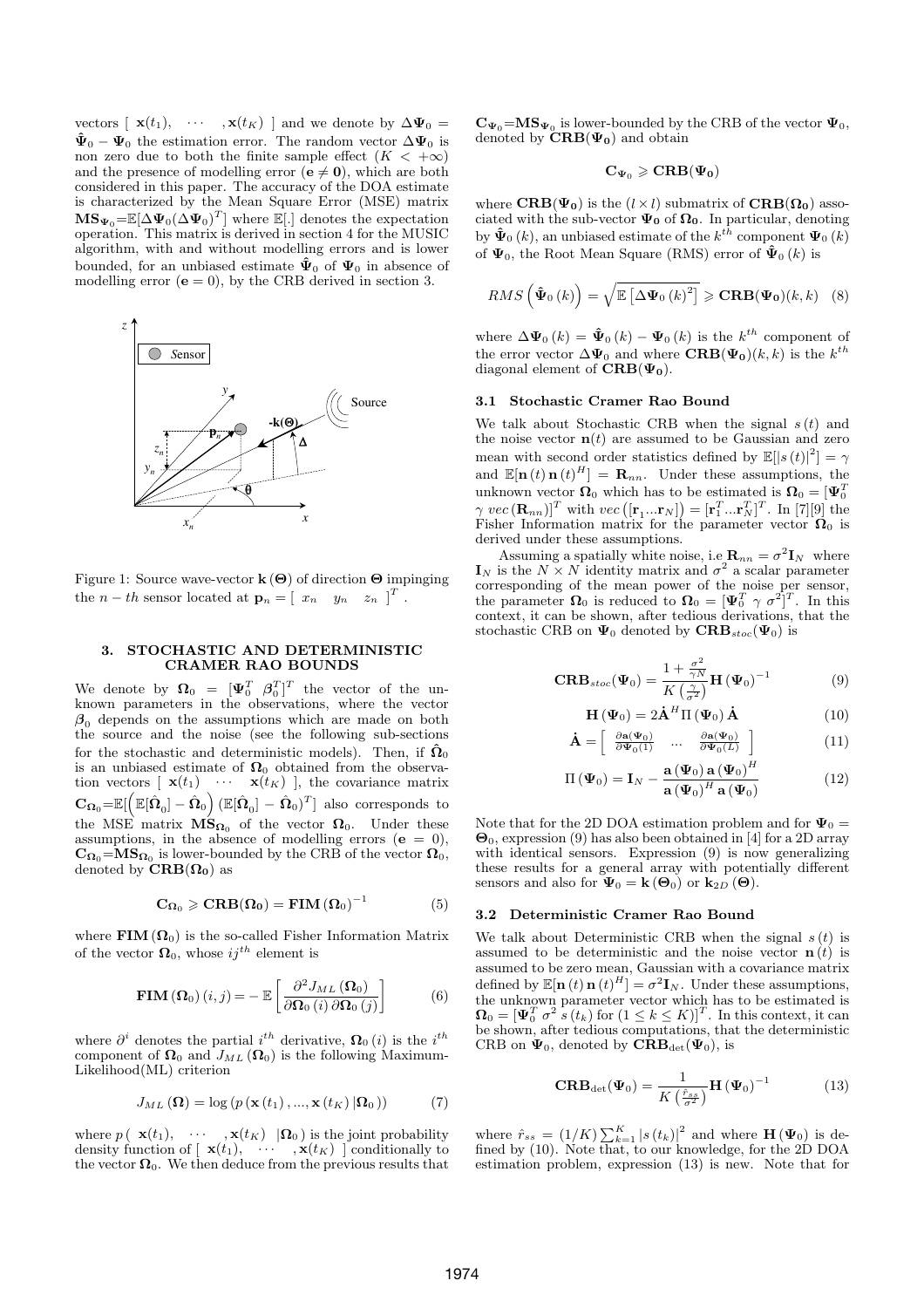the 1D DOA estimation problem the deterministic CRB is given in [1]. Comparing  $(9)$  and  $(13)$  we obtain

$$
\textbf{CRB}_{\text{det}}(\boldsymbol{\Psi}_0) = \frac{\left(\frac{\gamma}{\hat{r}_{ss}}\right)}{1+\frac{\sigma^2}{\gamma N}}\textbf{CRB}_{stoc}(\boldsymbol{\Psi}_0)
$$

which shows that both  $\text{CRB}_{\text{det}}(\Psi_0)$  and  $\text{CRB}_{\text{stoc}}(\Psi_0)$  are proportional to  $\mathbf{H}(\Psi_0)^{-1}$  and that they become approximately equal if  $\gamma N/\sigma^2 \gg 1$  provided that K is not too small.

#### 4. MUSIC PERFORMANCE DERIVATION

We assume in this section that the noise is spatially white  $(\mathbf{R}_{nn} = \sigma^2 \mathbf{I}_N)$  and we consider the presence of modelling errors ( $e \neq 0$ ). Under these assumptions, in the presence of a single source of direction  $\Psi_0$ , the estimated DOA,  $\hat{\Psi}_0$ , obtained by the MUSIC  $[6]$  algorithm from the K observation vectors  $[\mathbf{x}(t_1), \cdots, \mathbf{x}(t_K)]$  corresponds to the vector  $\Psi$ which minimizes the criterion

$$
J(\mathbf{\Psi}) = \mathbf{a}(\mathbf{\Psi})^H \mathbf{\hat{\Pi}}(K, \mathbf{e}) \mathbf{a}(\mathbf{\Psi})
$$
 (14)

where  $\hat{\Pi}(K, e)$  is the orthogonal projection matrix onto the noise subspace of the estimated correlation matrix of the holds subspace of the estimated correlation matrix of the observations,  $\mathbf{\hat{R}}_{xx} = (1/K) \sum_{k=1}^{K} \mathbf{x}(t_k) \mathbf{x}(t_k)^H$ . The estimated direction is then

$$
\boldsymbol{\hat{\Psi}}_{0}=\min_{\boldsymbol{\Psi}}J\left(\boldsymbol{\Psi}\right)
$$

In the absence of modelling error  $(e = 0)$  and for an infinite value of K,  $\hat{\Pi}(K, e)$  tends toward  $\Pi(\Psi_0)$  defined by (12) and  $\Delta \Psi_0 = \hat{\Psi}_0 - \Psi_0 = 0$ . However, for a finite number of samples  $K$  or in the presence of modelling errors, the projector error  $\Delta \Pi(K, e) = \Pi(\Psi_0) - \hat{\Pi}(K, e)$  is not zero.

To our knowledge, the performance analyses of MUSIC available in the literature assume that  $\Psi_0$  is a scalar. For the 2D DOA estimation problem, no result seem to be published. Assuming that the error vector  $\Delta \Psi_0$  has a small norm, which requires that  $e$  has a small norm and  $K$  is not too small, and using a first order series expansion of the Gradient of  $J(\hat{\Psi}_0)$ around  $\hat{\Psi}_0 = \Psi_0$ , the DOA error is

$$
\Delta \mathbf{\Psi}_0 = \mathbf{\hat{\Psi}}_0 - \mathbf{\Psi}_0 = -\mathbf{H}_0 \left( \hat{\Pi} \left( K, \mathbf{e} \right) \right)^{-1} \nabla_0 \left( \hat{\Pi} \left( K, \mathbf{e} \right) \right) \tag{15}
$$

where  $\mathbf{H}_0\left(\hat{\Pi}(K,\mathbf{e})\right)$  and  $\nabla_0\left(\hat{\Pi}(K,\mathbf{e})\right)$  are the Hessian and Gradient respectively of the MUSIC criterion (14) such that

$$
\mathbf{H}_{0} \left( \hat{\Pi} \left( K, \mathbf{e} \right) \right) (i, j) = 2 \left[ \frac{\partial \mathbf{a} \left( \mathbf{\Psi}_{0} \right)^{H}}{\partial \mathbf{\Psi}_{0} \left( i \right)} \hat{\Pi} \left( K, \mathbf{e} \right) \frac{\partial \mathbf{a} \left( \mathbf{\Psi}_{0} \right)}{\partial \mathbf{\Psi}_{0} \left( j \right)} \right] \tag{6}
$$
\n
$$
\nabla_{0} \left( \hat{\Pi} \left( K, \mathbf{e} \right) \right) (i) = 2 \Re \left( \frac{\partial \mathbf{a} \left( \mathbf{\Psi}_{0} \right)^{H}}{\partial \mathbf{\Psi}_{0} \left( i \right)} \hat{\Pi} \left( K, \mathbf{e} \right) \mathbf{a} \left( \mathbf{\Psi}_{0} \right) \right)
$$

To be able to derive the MSE matrix  $MS_{\Psi_0} = \mathbb{E}[\Delta \Psi_0 (\Delta \Psi_0)^T]$ , it is necessary to use a first order series expansion of  $\hat{\Pi}(K, e)$  around  $\Pi(\Psi_0)$  in (15) and (16), as small errors are assumed. Using such an expansion and using the fact that  $\mathbf{H}(\Psi_0) = \mathbf{H}_0(\Pi(\Psi_0))$ , it is possible to show, after tedious computations, that  $\Delta \Psi_0$ is approximated by

$$
\Delta \Psi_0 \approx -\mathbf{H} \left(\Psi_0\right)^{-1} \nabla_0 \left(\Delta \Pi \left(K, \mathbf{e}\right)\right) \tag{17}
$$

$$
\mathbf{MS}_{\Psi_0} = \mathbb{E}[\Delta \Psi_0 (\Delta \Psi_0)^T] \approx \tag{18}
$$

$$
\mathbf{H}(\mathbf{\Psi}_0)^{-1} \mathbb{E}[\nabla_0 \left( \hat{\Pi} (K, \mathbf{e}) \right) (\nabla_0 \left( \hat{\Pi} (K, \mathbf{e}) \right))^T] \mathbf{H} (\mathbf{\Psi}_0)^{-1}
$$

and

#### 4.0.1 Performance with finite number of samples

In this section, the MSE matrix  $MS_{\Psi_0}$  (18) is derived for a finite number of samples  $K$  and without modelling errors. Under these assumptions, it can be shown [5] that  $\Delta \Pi (K, e=0) = \Delta \Pi (K) \approx \Pi (\Psi_0) \Delta R_{xx} R_{yy}^{\sharp}$  +  $(\mathbf{R}_{yy}^{\sharp})^H \Delta \mathbf{R}_{xx} \Pi (\Psi_0)$  where  $\mathbf{R}_{yy} = \mathbf{R}_{xx} - \sigma^2 \mathbf{I}_N$ ,  $\Delta \mathbf{R}_{xx} =$  $\mathbf{R}_{xx} - \mathbf{\hat{R}}_{xx}$  and where  $(.)^{\sharp}$  is the Moore-Penrose pseudo inverse. The  $i^{th}$  component of  $\nabla_0 (\Delta \Pi (K, e=0))$  is

$$
\triangledown_{0} (\Delta \Pi(K)) (i) = 2 \Re \left( \frac{\partial \mathbf{a} (\mathbf{\Psi}_{0})}{\partial \mathbf{\Psi}_{0} (i)}^{H} \Pi (\mathbf{\Psi}_{0}) \Delta \mathbf{R}_{xx} \mathbf{R}_{yy}^{\sharp} \mathbf{a} (\mathbf{\Psi}_{0}) \right)
$$
\n(19)

Assuming Gaussian observations, the random variable  $\Delta \hat{\mathbf{R}}_{xx}$ has a Wishart statistic and we obtain  $\mathbb{E}[\Delta \mathbf{R}_{xx}] = 0$  and

$$
\mathbb{E}\left[\Delta \mathbf{R}_{xx}\left(i,j\right)\Delta \mathbf{R}_{xx}\left(m,n\right)\right]=\frac{\mathbf{R}_{xx}\left(m,j\right)\mathbf{R}_{xx}\left(i,n\right)}{K}\tag{20}
$$

From  $(18)(19)(20)$ , we deduce that

$$
\mathbf{MS}_{\Psi_0} = \mathbf{MS}\left(K\right) = \frac{1}{K\left(\frac{\gamma}{\sigma^2}\right)} \mathbf{H}\left(\Psi_0\right)^{-1} \tag{21}
$$

where  $\gamma = \mathbb{E} \left[ |s(t)|^2 \right]$ , which is a new result and which is proportional to  $\mathbf{H}(\mathbf{\Psi}_0)^{-1}$ .

## 4.0.2 Performance with modelling errors

In this section, the MSE matrix  $MS_{\Psi_0}$  (18) is derived for an infinite number of samples  $K$  but in the presence of modelling errors. Under these assumptions, it can be shown [2] that  $\Delta \Pi (K \longrightarrow \infty, e)$  =  $\Delta\Pi\left(\mathbf{e}\right) \approx \Pi\left(\mathbf{\Psi}_0\right)\mathbf{e} \mathbf{a}\left(\mathbf{\Psi}_0\right)^{\#} + \mathbf{a}\left(\mathbf{\Psi}_0\right)^{\#H}\mathbf{e}^H\Pi\left(\mathbf{\Psi}_0\right)$  where  $\mathbf{a}(\Psi_0)^{\#} = \mathbf{a}(\Psi_0)^H / (\mathbf{a}(\Psi_0)^H \mathbf{a}(\Psi_0)).$  The  $i^{th}$  component of  $\nabla_0 (\Delta \Pi (\mathbf{e}))$  is

$$
\nabla_0 \left( \Delta \Pi \left( \mathbf{e} \right) \right) (i) = 2 \Re \left( \frac{\partial \mathbf{a} \left( \mathbf{\Psi}_0 \right)}{\partial \mathbf{\Psi}_0 \left( i \right)}^H \Pi \left( \mathbf{\Psi}_0 \right) \mathbf{e} \right) \tag{22}
$$

Assuming that e is a zero-mean, circular and Gaussian random vector such that  $\mathbb{E}[\mathbf{e}\mathbf{e}^H] = \sigma_e^2 \mathbf{I}_N$ , expression (18) becomes

$$
\mathbf{MS}_{\Psi_0} = \mathbf{MS} \left( \sigma_e \right) = \sigma_e^2 \mathbf{H} \left( \Psi_0 \right)^{-1} \tag{23}
$$

Comparing (21) and (23), we find that

$$
\mathbf{MS}\left(K\right) = \frac{1}{\sigma_e^2 K\left(\frac{\gamma}{\sigma^2}\right)} \mathbf{MS}\left(\sigma_e\right)
$$

which is a new result and which shows that  $\mathbf{MS}(K)$  and **MS** ( $\sigma_e$ ) are proportional to each other and to **H** ( $\Psi_0$ )<sup>-1</sup>.

## 5. FIRST TOOLS FOR AN ANTENNA ARRAY OPTIMIZATION

In the previous sections, the accuracy of the vector  $\tilde{\Psi}_0$ has been characterized by the MSE matrix  $MS_{\Psi_0}$  =  $\mathbb{E}[\Delta \mathbf{\Psi}_0(\Delta \mathbf{\Psi}_0)^T]$ . Considering the stochastic or the deterministic CRB or the MUSIC algorithm, with or without modelling errors, it has been shown that  $MS_{\Psi_0}$  is, in all cases, proportional to the matrix  $\mathbf{H}(\Psi_0)^{-1}$ , which is the only parameter depending on the sensors location. In this section, we investigate more precisely the links between  $\mathbf{H}(\Psi_0)^{-1}$ and the sensors location in order to generate tools for an array design optimization.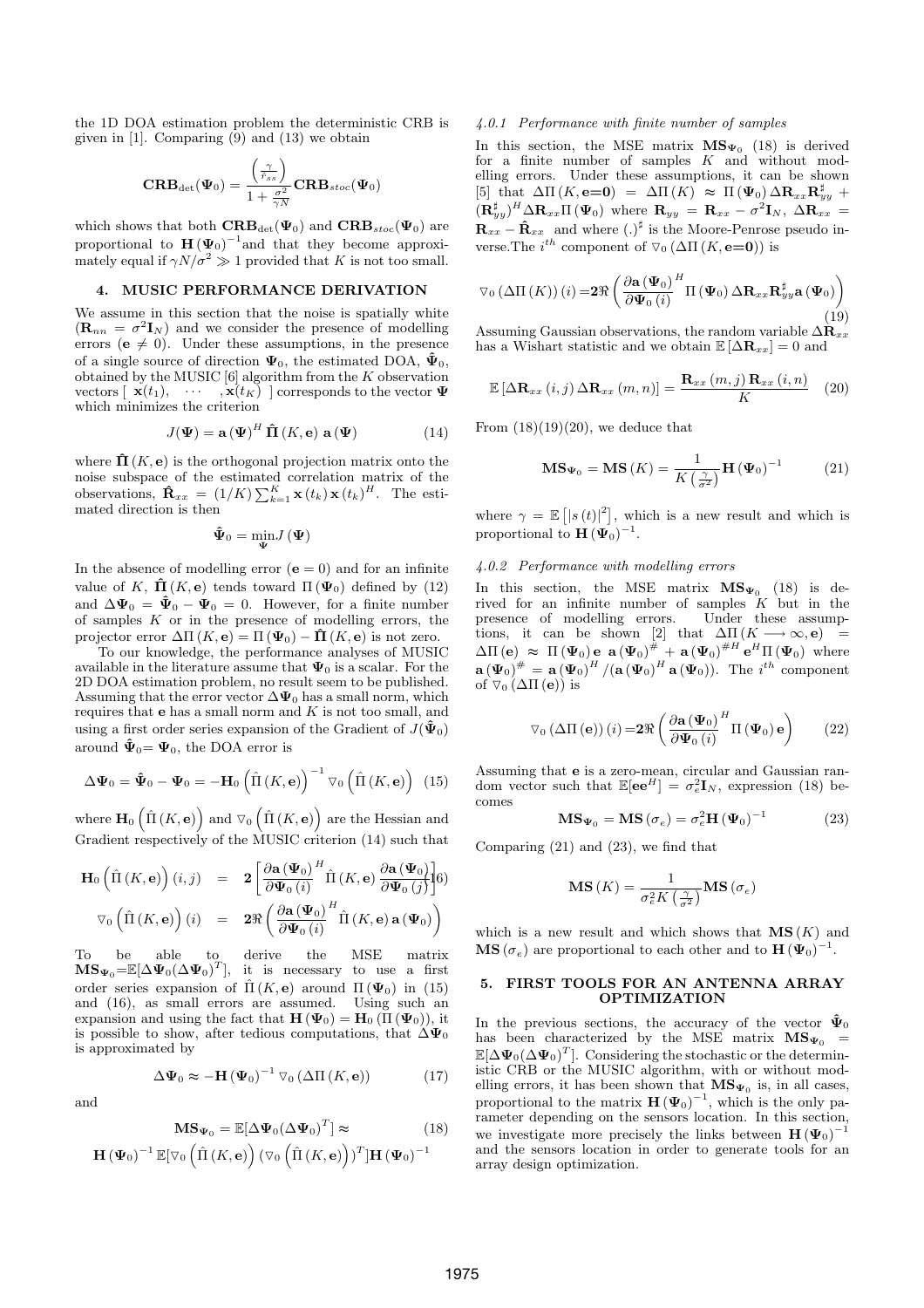In practical situations, we may prefer to characterize DOA estimation accuracy by a scalar quantity, easier to handle and interpret. In practice, the only important quality criterion is the angle between the wave-vector  $\mathbf{k}(\Theta_0)$  and its estimate  $\hat{\mathbf{k}}(\Theta_0)$ . For this reason, for given values of  $\mathbf{k} = \mathbf{k}(\Theta_0)$ and  $\hat{\mathbf{k}} = \hat{\mathbf{k}}(\mathbf{\Theta}_0)$ , we propose the following scalar criterion

$$
C(\mathbf{k}) = \mathbb{E}\left[d\left(\mathbf{k}, \hat{\mathbf{k}}\right)\right] \text{ where}
$$

$$
d\left(\mathbf{k}, \hat{\mathbf{k}}\right) = \frac{\mathbf{k}^{H} \Pi\left(\hat{\mathbf{k}}\right) \mathbf{k}}{\mathbf{k}^{H} \mathbf{k}} = 1 - \frac{\left|\mathbf{k}^{H} \hat{\mathbf{k}}\right|^{2}}{\left(\mathbf{k}^{H} \mathbf{k}\right)\left(\hat{\mathbf{k}}^{H} \hat{\mathbf{k}}\right)}
$$

where  $\Pi(\hat{\mathbf{k}}) = \mathbf{I}_d - \hat{\mathbf{k}} \hat{\mathbf{k}}^{\sharp}$  and  $0 \le C(\mathbf{k}) \le 1$ . Note that **k** is a normalized vector but  $\hat{\mathbf{k}}$  may not be a unit norm one. It is in particular the case when  $\mathbf{k} = \mathbf{k} (\mathbf{\Theta}_0)$ , since it is implicitely assumed in this case that the three components of  $\mathbf{k}(\Theta_0)$ are independent in the search procedure. Assuming small errors,  $\Delta \mathbf{k} = \hat{\mathbf{k}} - \mathbf{k}$  and using a second order serial expansion of  $\Pi(\hat{k})$  around  $\hat{k} = k$  according to [2], it is possible to show that  $D(\mathbf{k})$  is

$$
C\left(\mathbf{k}\right) \approx \mathbf{k}^H \left( \operatorname{trace}\left(\mathbf{MS}_{\mathbf{k}}\right) \mathbf{I}_d - \mathbf{MS}_{\mathbf{k}} \right) \mathbf{k}
$$

where  $trace(.)$  is the matrix trace. As it has been shown in the previous sections that  $MS_k = \alpha H(k)^{-1}$  where  $\alpha$  is a scalar quantity which is independent of the sensors location and where  $H(k)$  depends on the sensors location, we obtain

$$
C(\mathbf{k}) \approx \alpha \mathbf{k}^{H} \left( \operatorname{trace} \left( \mathbf{H} \left( \mathbf{k} \right)^{-1} \right) \mathbf{I}_{d} - \mathbf{H} \left( \mathbf{k} \right)^{-1} \right) \mathbf{k} \qquad (24)
$$

For a given number of sensors  $N$ , the typical problem of antenna array design optimization consists to find the array geometry, or the sensors' locations vectors  $\mathbf{p}_n(1 \leq n \leq N)$ , which minimizes  $C(\mathbf{k})$ , over a given space area, under some possible constraints. One possible constraint may be to limit to a given level, the rank-1 ambiguity of the array. An other possible constraint may be to impose an omnidirectional behaviour of the array, i.e a constant value of  $C(\mathbf{k})$ , inside the selected space area. In the following section, we analyze the link between  $\mathbf{H}(\mathbf{k})^{-1}$  and the vectors  $\mathbf{p}_n(1 \leq n \leq N)$  for 3D, 2D and 1D arrays respectively. This links allow to generate tools for an array design optimization, not presented in this paper.

## 5.1 3D array case

For a general 3D array, according to (11), the derivative matrix  $\dot{\mathbf{A}}$  with  $\Psi_0 = \mathbf{k}(\mathbf{\Theta}_0) = \begin{bmatrix} u & v & w \end{bmatrix}^T$  is

$$
\dot{\mathbf{A}}\left(\mathbf{k}\left(\mathbf{\Theta}_{0}\right)\right)=j\frac{2\pi}{\lambda}\left[\begin{array}{c} a_{1}\left(\mathbf{\Theta}_{0}\right)\mathbf{p}_{1}^{H} \\ \vdots \\ a_{N}\left(\mathbf{\Theta}_{0}\right)\mathbf{p}_{N}^{H} \end{array}\right]
$$
(25)

and according to (10), it is possible to verify that the inverse of matrix  $\mathbf{H}(\mathbf{k}(\Theta_0))$ , which is full rank for a general 3D array, is

$$
\mathbf{H}\left(\mathbf{k}\left(\mathbf{\Theta}_{0}\right)\right)^{-1} = \frac{1}{2N} \left(\frac{2\pi}{\lambda}\right)^{-2} \left(\mathbf{D}_{pp}\right)^{-1} \tag{26}
$$

$$
\mathbf{D}_{pp} = \frac{1}{N} \sum_{n=1}^{N} \left( \mathbf{p}_n - \bar{\mathbf{p}} \right) \left( \mathbf{p}_n - \bar{\mathbf{p}} \right)^T \text{ with } \bar{\mathbf{p}} = \frac{1}{N} \sum_{n=1}^{N} \mathbf{p}_n \quad (27)
$$

which only depends on matrix  $\mathbf{P} = [\begin{array}{ccc} \mathbf{p}_1 & \cdots & \mathbf{p}_N \end{array}]$  of the sensors positions vectors. Expression (26) shows that

 $\textbf{H}\left(\textbf{k}\left(\mathbf{\Theta}_{0}\right)\right)^{-1}$  and then  $\textbf{MS}_{\textbf{k}(\mathbf{\Theta}_{0})}$  is not dependent of  $\textbf{k}\left(\mathbf{\Theta}_{0}\right)$ and only depends, to within a scalar term, to the sensors locations.

Let us now get some insights into the conditions that have to be satisfied by the  $3\overline{D}$  array to become omnidirectional. To this aim, we denote by  $\tilde{M}(P)$  the hermitian matrix  $\mathbf{M}(\mathbf{P}) = \text{trace} \left( \mathbf{H} \left( \mathbf{k} \left( \mathbf{\Theta}_0 \right) \right)^{-1} \right) \mathbf{I}_d - \mathbf{H} \left( \mathbf{k} \left( \mathbf{\Theta}_0 \right) \right)^{-1}$  which only depends on  $P$  according to  $(26)$ . Introducing the minimal,  $\lambda_{\min}(\mathbf{M}(\mathbf{P}))$ , and maximal,  $\lambda_{\max}(\mathbf{M}(\mathbf{P}))$ , eigenvalue of  $M(P)$ , it is well known, from  $(24)(26)$ , that

$$
\alpha\lambda_{\min}\left(\mathbf{M}(\mathbf{P})\right) = C\left(\mathbf{k}_{\min}\right) \le C\left(\mathbf{k}\right) \le \alpha\lambda_{\min}\left(\mathbf{M}(\mathbf{P})\right) = C\left(\mathbf{k}_{\max}\right) \tag{28}
$$

where  $k_{\min}$ ,  $k_{\max}$  are the eigenvectors of  $M(P)$  associated with the eigenvalue  $\lambda_{\min}(\mathbf{M}(\mathbf{P}))$ ,  $\lambda_{\max}(\mathbf{M}(\mathbf{P}))$  respectively. This expression shows that, for a given array geometry  $\tilde{P}$ , the directions associated with the lowest and the highest estimation quality are orthogonal to each other, result already found in [4] for a 2D array. We deduce from (28) that the array is omnidirectional if and only if  $\lambda_{\min}(\mathbf{M}(\mathbf{P}))$  =  $\lambda_{\max}(\tilde{M}(P))$ , which means that  $M(P)$  is proportional to the identity matrix. In such a case,  $\mathbf{D}_{pp} = D_{xx} \mathbf{I}_3$  and

$$
\mathbb{E}\left[(u-\hat{u})^2\right] = \mathbb{E}\left[(v-\hat{v})^2\right]
$$

$$
= \mathbb{E}\left[(w-\hat{w})^2\right] = \left(\frac{\sqrt{\alpha}}{\pi\left(\frac{D_{3,e}}{\lambda}\right)\sqrt{N/2}}\right)^2
$$

where  $D_{3,e}$  is the equivalent aperture of the 3D array. This quantity is defined from the Uniform Spherical Array (USA) of radius R, which is omnidirectional since  $\mathbf{D}_{pp} =$  $((2R)^{2}/16)I_{3}$ . Then,  $D_{3,e}$  is such that  $(D_{3,e})^{2} = \nu D_{xx}$  in order to have  $D_{3,e} = 2R$  for a USA of radius R, and is given by r

$$
D_{3,e} = \sqrt{16 \frac{\text{trace}(\mathbf{D}_{pp})}{3}} \tag{29}
$$

From these results and using the fact that, according to (4)(11), the link between  $\dot{\mathbf{A}}(\Theta_0)$  and  $\dot{\mathbf{A}}(\mathbf{k}(\Theta_0))$  is for a 3D array

$$
\mathbf{\dot{A}}(\Theta_0) = \mathbf{\dot{A}}(\mathbf{k}(\Theta_0)) \mathbf{J}_3(\Theta_0)
$$
(30)  

$$
\mathbf{J}_3(\Theta_0) = \begin{bmatrix} -\sin(\theta_0)\cos(\Delta_0) & -\cos(\theta_0)\sin(\Delta_0) \\ \cos(\theta_0)\cos(\Delta_0) & -\sin(\theta_0)\sin(\Delta_0) \\ 0 & \cos(\Delta_0) \end{bmatrix}
$$

the Mean Square error matrix of  $\Theta_0$  is

$$
\mathbb{E}\left[\Delta\mathbf{\Theta}_0\left(\Delta\mathbf{\Theta}_0\right)^T\right] = \frac{\alpha}{2N\left(\frac{2\pi}{\lambda}\right)^2} \left(\mathbf{J}_3\left(\mathbf{\Theta}_0\right)^T \mathbf{D}_{pp} \mathbf{J}_3\left(\mathbf{\Theta}_0\right)\right)^{-1}
$$
\n(31)

We then deduce from  $(29)(31)$  that, for a 3D omnidirectional array, the  $\Theta_0$  components mean square error are

$$
\mathbb{E}\left[\left(\theta_{0}-\hat{\theta}_{0}\right)^{2}\right] = \left(\frac{\sqrt{\alpha}}{\pi\left(\frac{D_{3,e}}{\lambda}\right)\cos\left(\Delta_{0}\right)\sqrt{N/2}}\right)^{2}(32)
$$
\n
$$
\mathbb{E}\left[\left(\Delta_{0}-\hat{\Delta}_{0}\right)^{2}\right] = \left(\frac{\sqrt{\alpha}}{\pi\left(\frac{D_{3,e}}{\lambda}\right)\sqrt{N/2}}\right)^{2}
$$

We note that the mean square error of  $\hat{\theta}_0$  and  $\hat{\Delta}_0$  are independent of  $\theta_0$ , hence the so-called azimutal omnidirectionality of these estimates. However the mean square error of  $\hat{\theta}_0$ depends on  $\Delta_0$  and increases to infinite for  $\Delta_0 = \pi/2$ , direction for which the concept of azimuth is no longer defined. To our knowledge, the results of section 5.1 have never been explicitely published for 3D arrays.